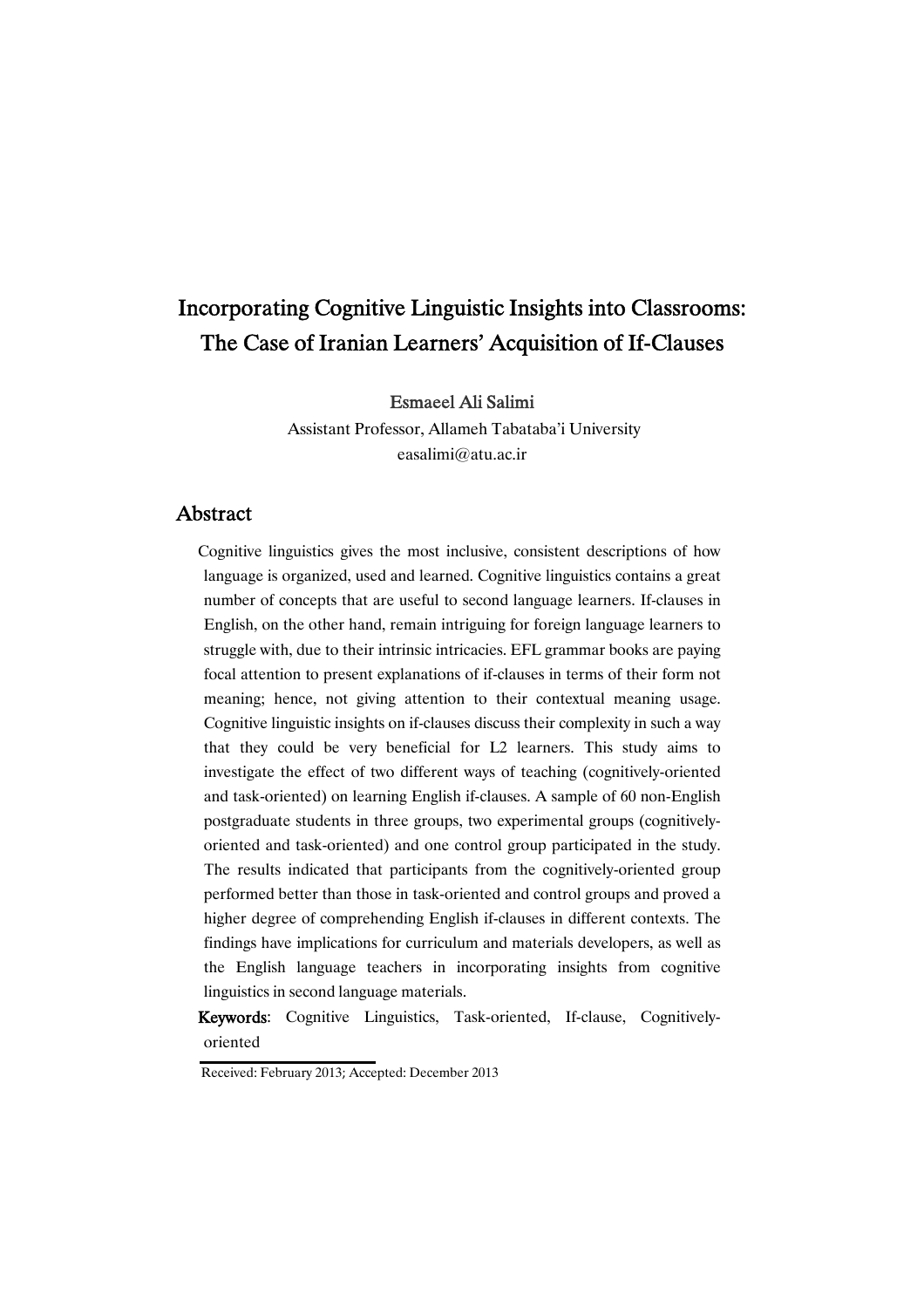# 1. Introduction

Second language acquisition studies and L2 teaching have long been trying to investigate particular ways of how instruction can encourage and facilitate successful acquisition of target language structures. While a comprehensive answer does not exist, a number of methods can be more or less effective depending on the given context and instructional situation. However, certain target language features remain challenging for learners regardless of the teaching methods; due to their intrinsic intricacies and other internal, language-specific characteristics English if-clauses are one of such grammatical structure that foreign language learners continue to grapple with. The intrinsic intricacies of if-clauses and the great number of their functions have brought about a great deal of theoretical analyses and classifications, but few, if any, represent noticeable importance for second language learners (Celce-Murcia & Larsen Freeman, 1999; Horn, 2000; Kamp, 2002).

Taking the majority of grammar books and other pedagogical materials into account, English language learners are suffering in two different ways: (a) they receive teaching that is not in fact related with current linguistic theory, and (b) the dominant methods of teaching do not produce a contextualized and usage-oriented description of if-clauses.

This study mainly deals with utilizing cognitive linguistic insights to the teaching of English if-clauses. The main rationale for the inclusion of cognitive linguistic insights as the fundamental paradigm for the current research is that cognitive linguistic insights give the most meaningful description of how language is taught, used and learned (Tyler, 2012).

Cognitive linguistics consists of a great number of notions that can be of special importance to foreign language learners. These include noticeable emphasis on meaning-making as the main objective of language. Earlier studies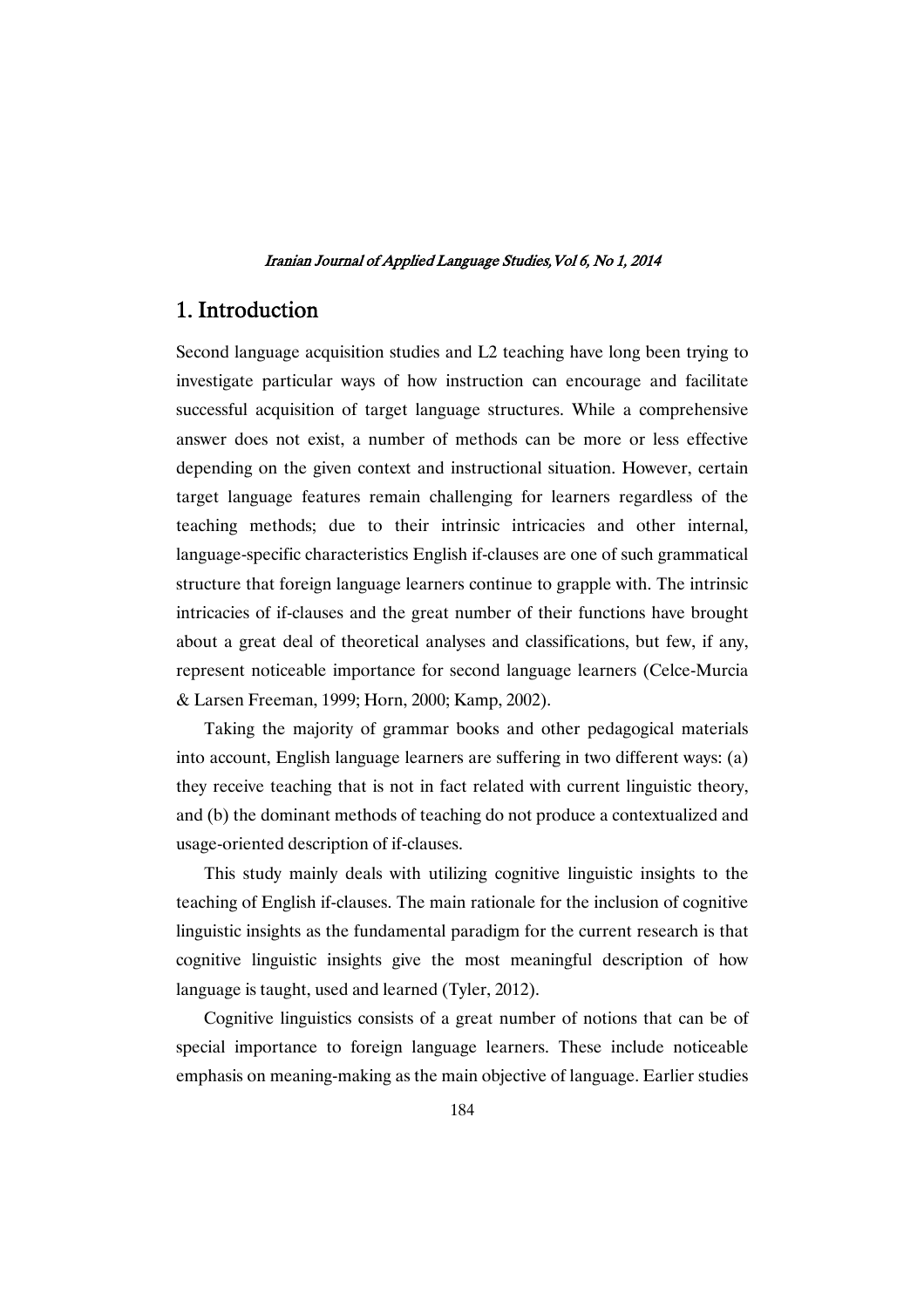show that cognitive linguistic insights can be adapted and then presented to foreign language learners in a more feasible way than what is the norm for standard theoretical sources (Tyler, 2012). This study aims to add to the amount of understanding which involves testing the functionality of cognitive linguistic insights to foreign language situations.

Regarding the target elements under investigation in this study, cognitive linguistic research deals with the internalintricacy of their forms, giving an analysis that pinpoints the importance of the concept of conditionality as well as meaningful contribution of single grammar forms to the entire meaning of the clause. Accordingly, the current issues in the existing state of teaching ifclauses were addressed by presenting and evaluating tangible methodological solutions.

# 2. Review of Related Literature

In Foreign language learning contexts, cognitive linguistics aims to illustrate how language is connected with conceptual system as this becomes institutionalized during child first language development and as it becomes accessible for change during adult second language learning (N. Ellis& Robinson, 2008). Some researchers (Achard, 2008; Cadeirno & Robinson, 2009; Robinson & Ellis, 2008; Tyler, 2012) believe that the essential concepts of the language approved in cognitive linguistics are useful for L2 learners, because it yields particular ways to examine and emphasize linguistic issues that are ignored in the majority of L2 materials and because it indicates systematicity in language that other theories do not manage to identify.

It is not only cognitive linguistics that accepts the usage-oriented function of language. While usage-oriented view of language is an umbrella concept covering some approaches toward language analysis, the field of Cognitive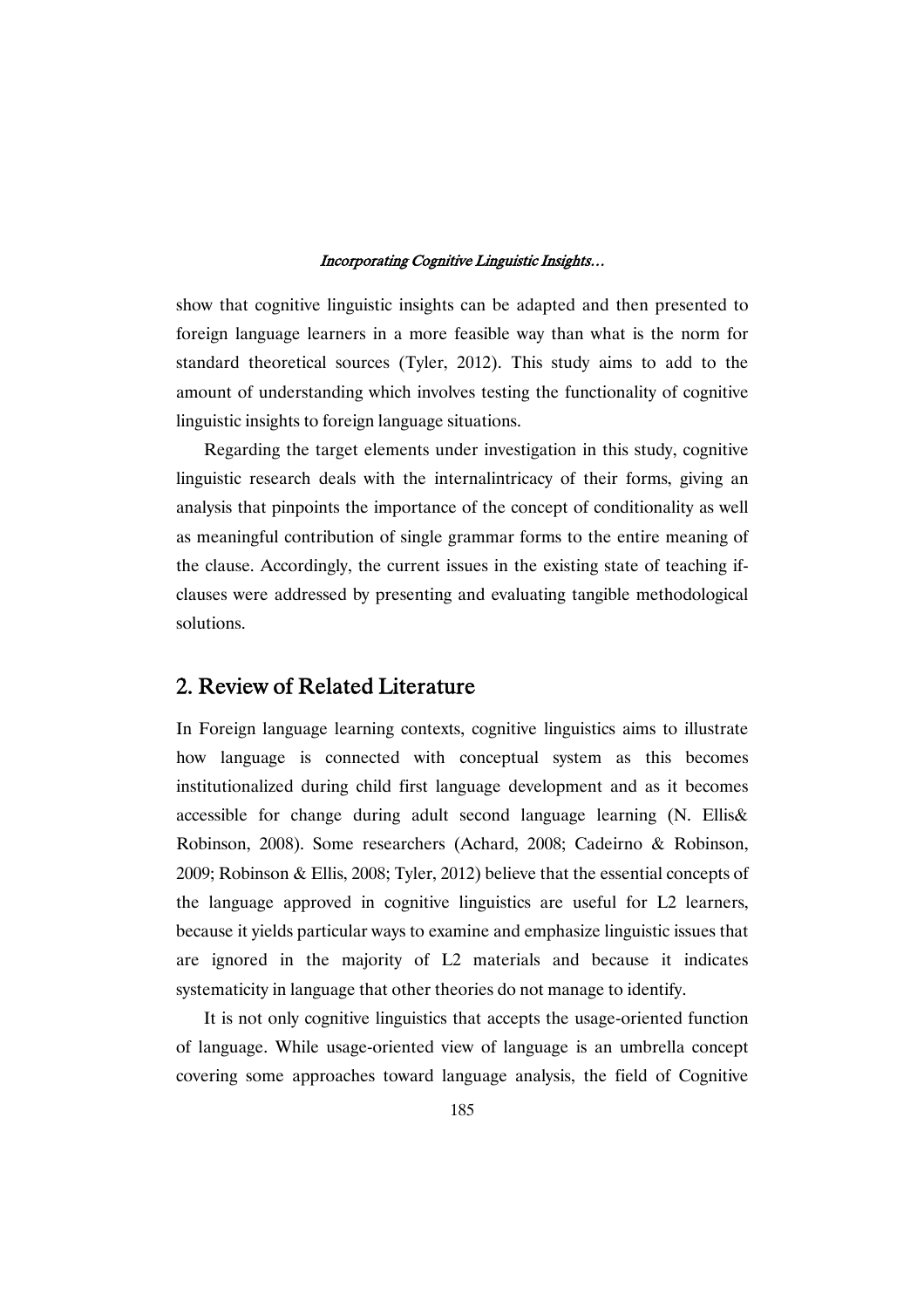Linguistics remains to be one of the most outstanding approaches (Cadeirno & Robinson, 2009; Ellis & Cadeirno, 2009; Tyler, 2012); because the only focus of this study is the Cognitive Linguistics, it will be the only one discussed.

During the past decade, a number of authors and researchers tried to investigate the relevance of cognitive linguistic insights to SLA contexts. Some of these studies have paid special attention to areas of teaching idioms, prepositions and verbal marker or aspects. Dirvn (2001) introduces a cognitive linguistic examination of phrasal verbs in English and offers some instructional suggestions to apply these suggestions to actual teaching procedures in second language classrooms. Cadeirno (2008) has conducted a few research projects on the basis of cognitive linguistic insights indicating that cross-linguistic differences might modify production patterns of coding motion events in second language situation. Holm (2009) in his book on "Cognitive Linguistics and Language Teaching" investigated different ways of producing the ideas of incorporating language and cognition into classroom practices. Applying constituent parts of Total Physical Response into language pedagogy through emphasizing word stress and intonation patterns is one of the most important notions of his book.

Articles in English grammar seem to be a difficult category for most EFL learners, particularly considering the fact that some of the languages in the world do not include any article and language learners are required to learn both the idea of articles and several article forms and uses in the target language. Verspour and Hung (2008) carried out a cognitive linguistic analysis of the English articles pinpointing various alternatives available to native speakers and elaborating the general difference between forms of article as placed on the dichotomy of boundedness and unboundedness.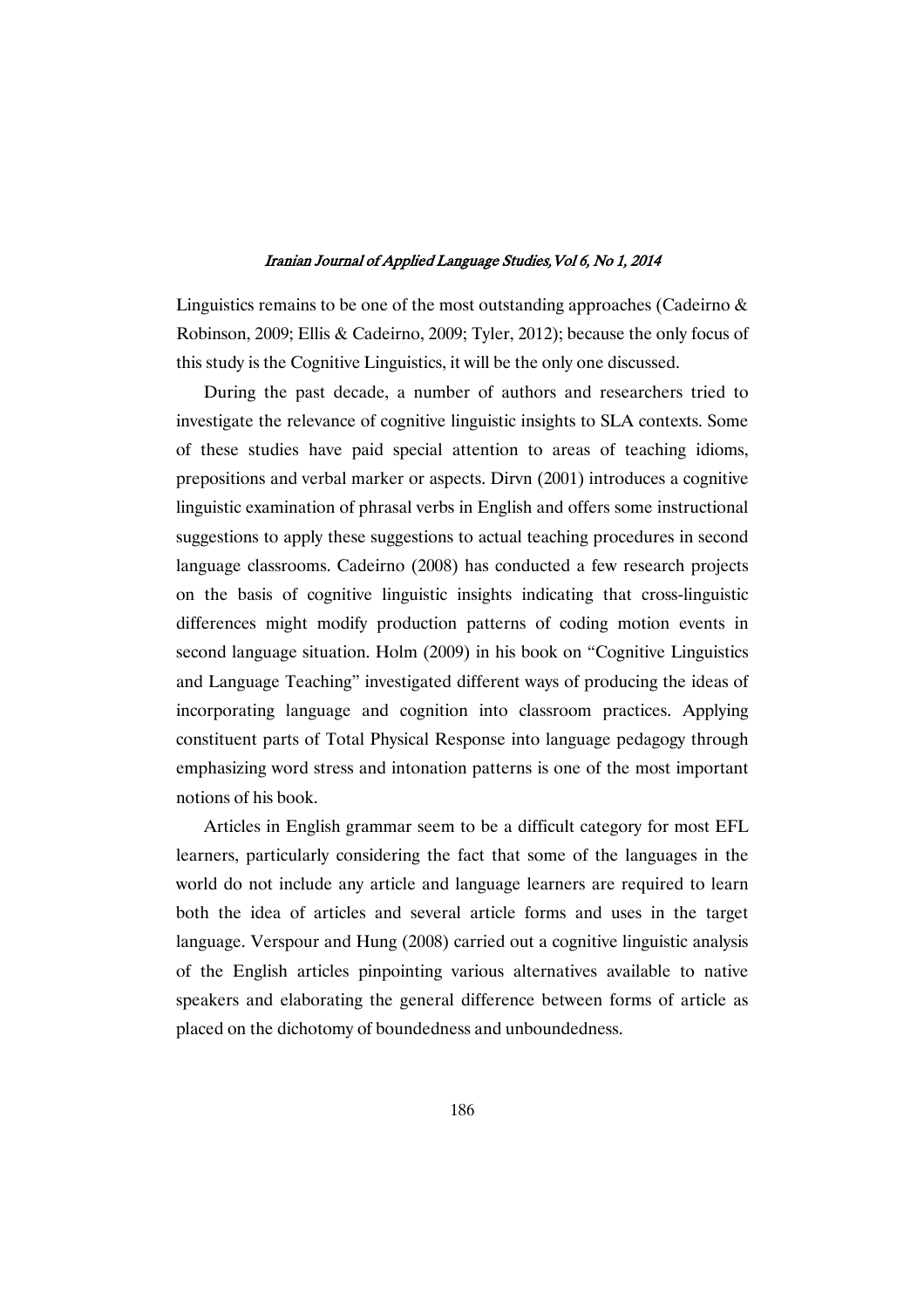In another work on cognitive linguistics, Tyler, Mualler, and Hu (2010) worked on English modals using the two methods of cognitive linguistics treatment and speech act treatment. Using a great number of tasks based on the insights from cognitive linguistics, English modal verbs were presented to the cognitive experimental group while the speech acts group was taught with insights based on speech act theory. The cognitive experimental group performed significantly better than the speech acts group on the posttest showing the effectiveness of incorporating cognitive linguistic insights into foreign language classrooms.

Although there is valuable qualitative proof for incorporating cognitive linguistics insights to EFL classrooms, the total number of research studies is not adequate to give firm experimental support to the predicted qualitative claims of the EFL pedagogical advantages of cognitive linguistics insights. Much more research studies must be conducted to discover how exactly insights from cognitive linguistics can be adapted to EFL instruction in the most meaningful and successful way. The present study is aiming to fill this gap at least to some degree.

If-clauses as grammatical structures have been studied extensively from a variety of perspectives. If-clauses represent a very challenging part of the English language due to a number of factors. First of all, if-clauses are a specially complicated class of English grammar even for theorists. Most linguists fail to reach an agreement on the unified conceptualization or on a thorough categorization of if-clauses. Secondly, ESL textbooks present a particularly restricted notion of if-clauses, almost completely depending on form rather than meaning and basically ignoring or disregarding multiple meaning differences from the more general conceptualization.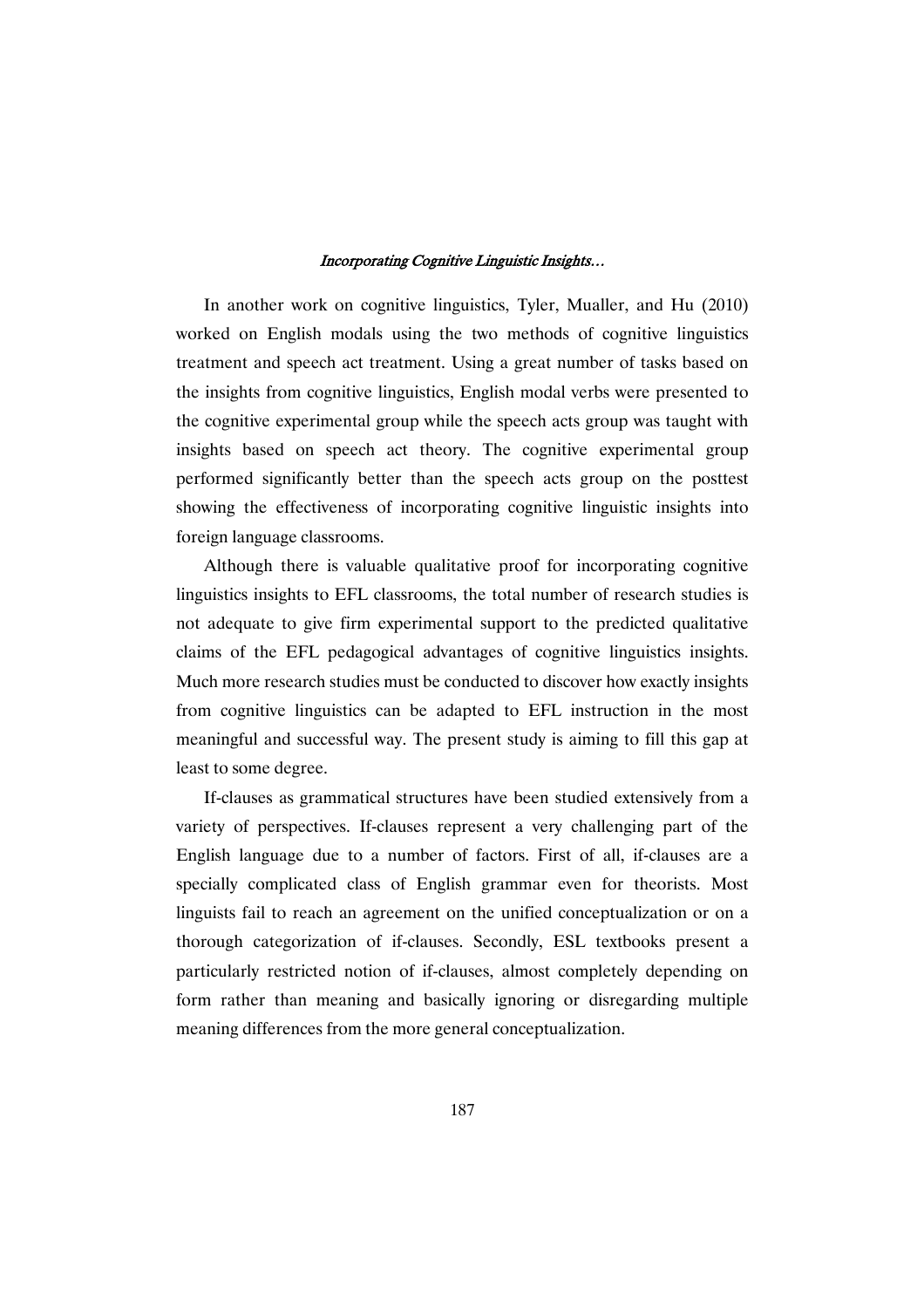In this study, the purpose is particularly to deal with the issues more commonly encountered in the current state of affairs in the teaching of English if-clause constructions by formulating and evaluating certain methodological solutions with the use of cognitive linguistic insights and the latest developments in second language acquisition research. The argument is that incorporating cognitive linguistic insights to perceive key elements of if-clause structures and adapting that information in instructional tasks would be a vital development over the existing trends. Applying a usage-oriented function of ifclauses and emphasizing the details of their meaning would potentially be helpful to EFL learners to see the native-like understanding of if-clause construction based on the most recent insights of second language teaching.

### 2.1. Research Questions

This study, accordingly, aims to answer the following research questions:

- 1. Does task-oriented teaching have any effect on EFL learners' development of if-clause constructions?
- 2. Does task-oriented teaching accompanied by cognitively-oriented insights have any significant effect on EFL learners' development of if-clause constructions?

### 2.2. Research Hypotheses

- Since there are few studies of the acquisition of if-clause constructions through task-oriented and cognitively-oriented pedagogy, the following null hypotheses were formulated:
- H1: Task-oriented teaching does not have any significant effect on EFL learners' development of if-clause constructions?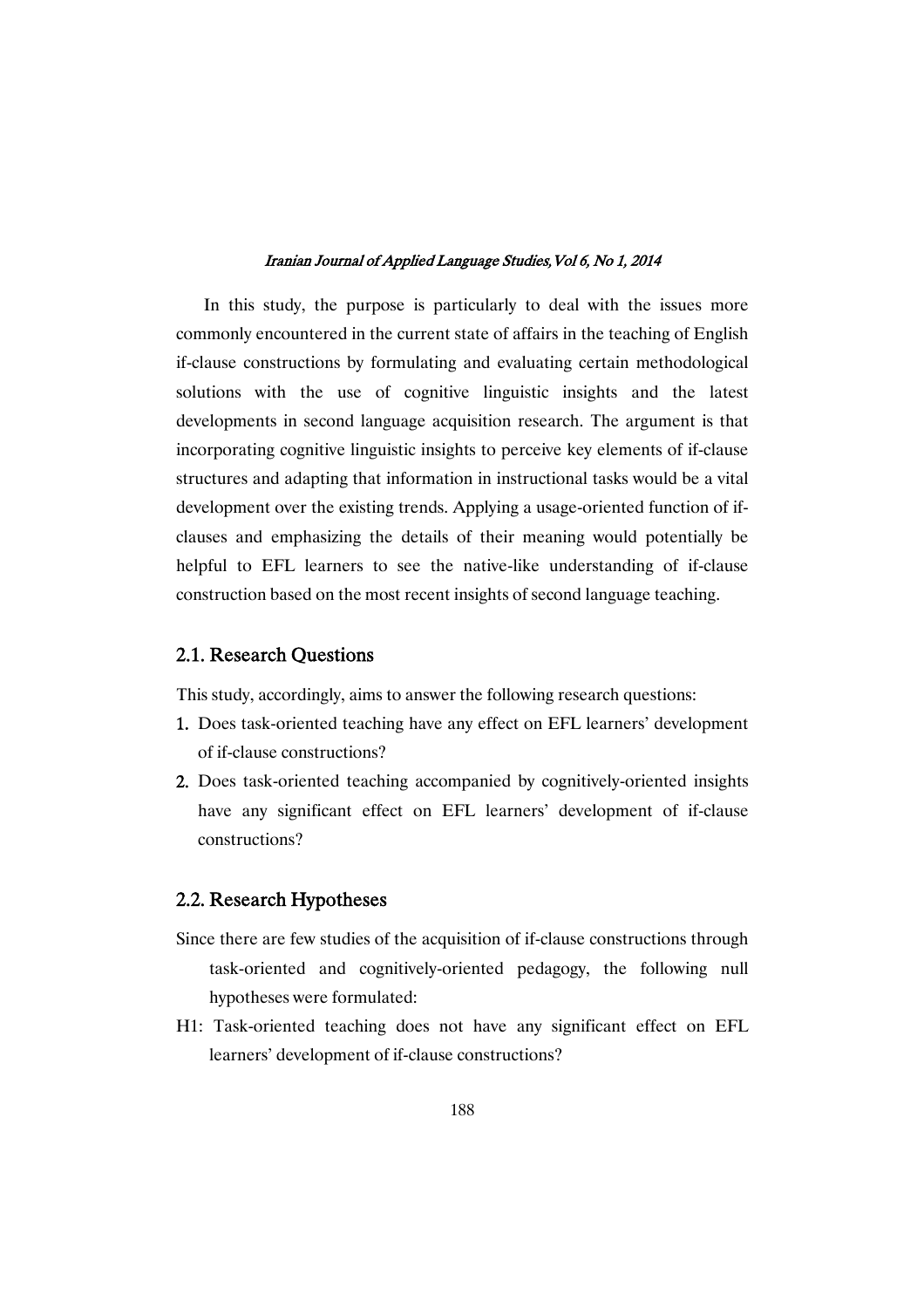H2: Task-oriented teaching accompanied by cognitively-oriented insights does not have any significant effect on EFL learners' development of if-clause constructions?

# 3.Method

### 3.1.Participants

The participants of this study consisted of 60, 37 males and 23 females, Iranian PhD candidates majoring in different engineering fields and learning English for academic purposes. All participants were students from intact EAP classes. They were divided into three groups based on the EAP classes into which they had enrolled and randomly assigned into two experimental groups, namely, "cognitively-oriented" and "task-oriented" and one control group. The groups were approximately the same in size, 18 and 19 in cognitively-oriented and taskoriented groups respectively, and 23 in the control group. All participants were at the advanced level of English proficiency, as determined by the placement test they were required to take prior to being enrolled into the corresponding level of EAP class. Table 1 represents all the basic information related to the study participants.

| Characteristic |        | Cognitively-oriented | Task-oriented  | Control group |  |
|----------------|--------|----------------------|----------------|---------------|--|
|                |        | group                | group          |               |  |
| Total number   |        | 18                   | 19             | 23            |  |
| Mean age       |        | $26(SD = 5.8)$       | $25(SD = 4.9)$ | $27(SD=4.5)$  |  |
| Gender         | Male   | 10                   | 11             | 16            |  |
|                | Female | 8                    | 8              | 6             |  |

|  |  |  |  | Table 1. Participant Information |
|--|--|--|--|----------------------------------|
|--|--|--|--|----------------------------------|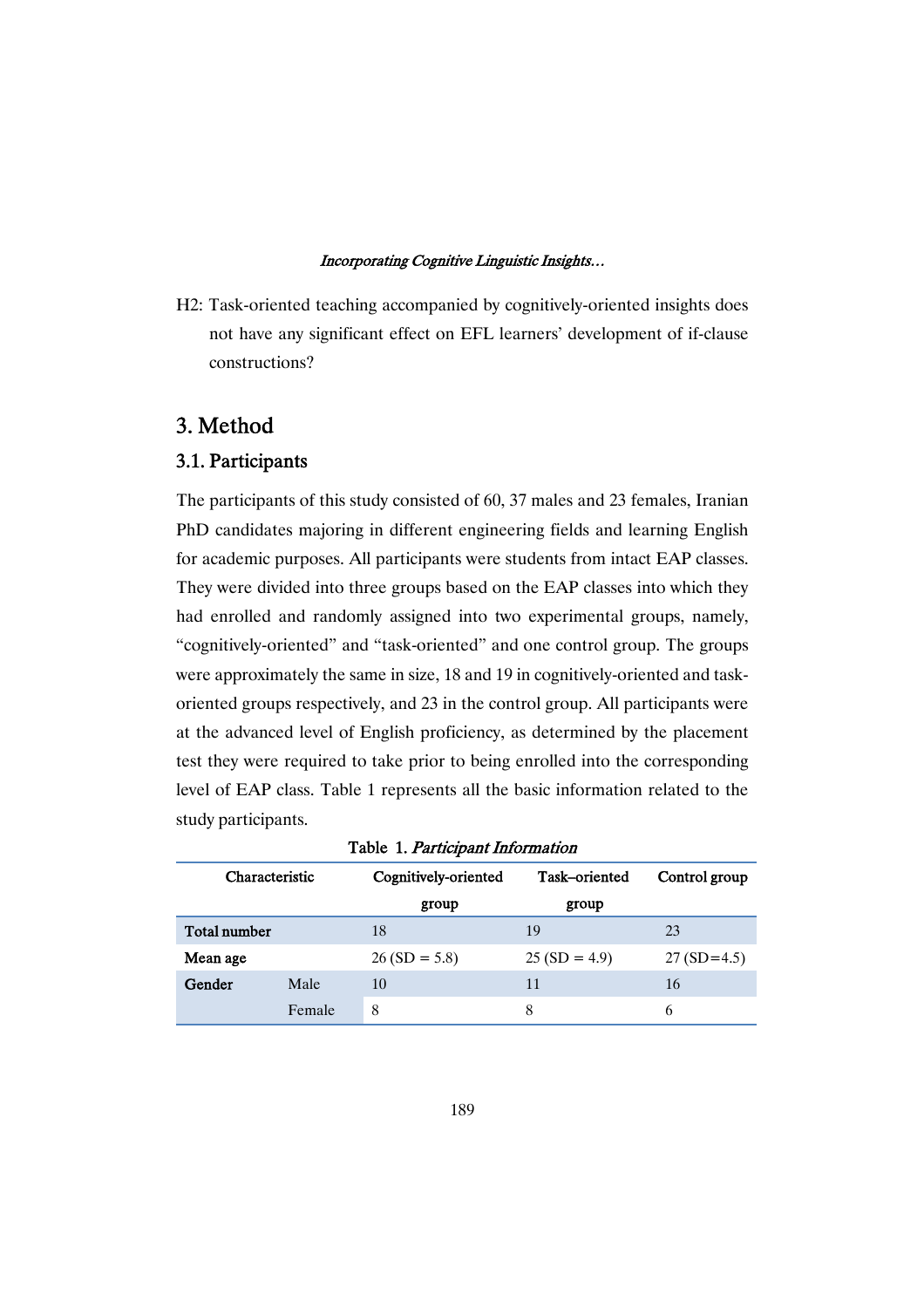### 3.2.Instrumentation

Pretest, posttest, and delayed posttest: The tests administered consisted of four different parts: Controlled and free production parts aimed to target mainly implicit knowledge. Students were asked to fill in the blanks and describe a picture respectively. The goal was to get learners to show how they use the target form in specific contexts (Ellis, 2009; Norris & Ortiga, 2000;). Grammaticality judgment and comprehension parts, on the other hand, intended to target both explicit and implicit knowledge. Ellis (2004) also supports this idea that tests of grammaticality judgment nature can be utilized to measure both implicit and explicit knowledge.

To produce items for the four sections of each test, the British Academic English Corpus was utilized. As to the picture parts of the test, Google Image searches were run to write test items. All item collections devised were piloted first with native speakers, then with non-native speakers, in order to determine which items made sense and provided a generally acceptable context in which if-clauses are used. When the collection of items was finished, test versions were formed. Three different versions were developed for each subsection and then were counterbalanced for each test (pretest, posttest, and delayed posttest).

### 3.3. Instructional Procedure and Data Collection Process

The type of treatment received by each group was as follows:

1) The participants in the control group  $(n=23)$  received no explicit classroom instruction targeting if-clauses and only completed the three tests;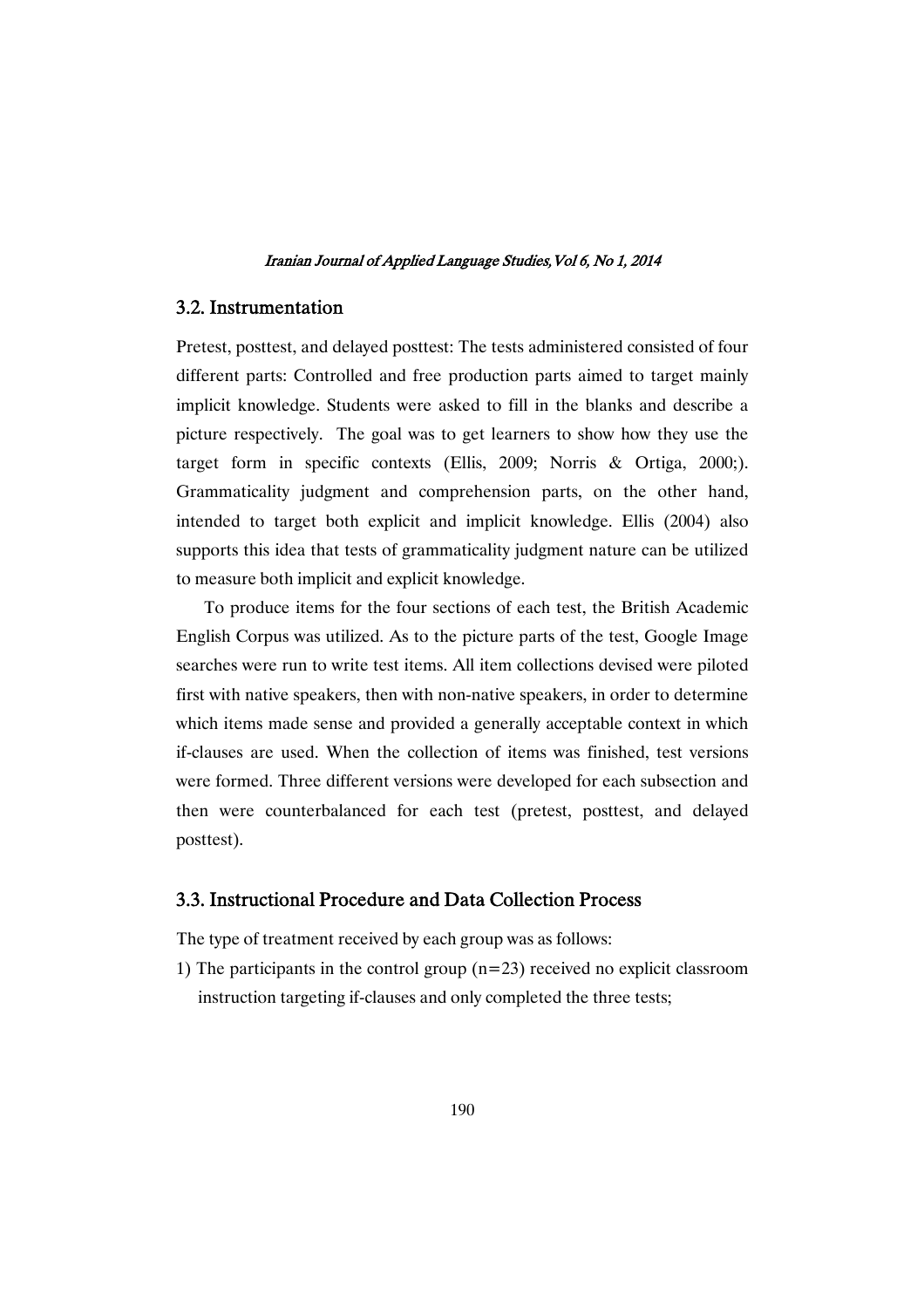- 2) The participants in the "task-oriented" group (n=19) received instruction targeting if-clauses using the traditional teacher-mediated explanation and pedagogic tasks not based on insights from cognitive linguistics;
- 3) The participants in the "cognitively-oriented" group  $(n=18)$  received teacher-mediated presentation of if-clauses, as well as pedagogic tasks based on insights from cognitive linguistics.

All in all, it took six weeks to complete the process of data collection. All three groups were given pretests during the first week. The average group scores on the pretests were nearly the same in all three conditions. The pretests showed that the intact classes used for the purpose of data collection are regarded representative of the population and were nearly at the same proficiency level in terms of the general understanding of English if-clauses. Cognitively-oriented group as well as task-oriented group received their treatment for three weeks. Upon the completion of the treatment, the two posttests were administered to measure relative gains that may have taken place in the course of the treatment. Each of the tests took nearly 50 minutes to complete.

### 3.4.InstructionalMaterials

In line with theoretical insights into cognitive linguistics, an attempt was made to bring and actualize those insights into EFL classroom through some teaching PowerPoint Slides for cognitively-oriented group and some others for taskoriented group.

Instructional PPS1: It was used to expand metalinguistic understanding and conveying a cognitive view of language. The first set of slides focused on exposing the subjects to the meaning-centered reality of language. It started with giving a general introduction of how language is organized conceptually,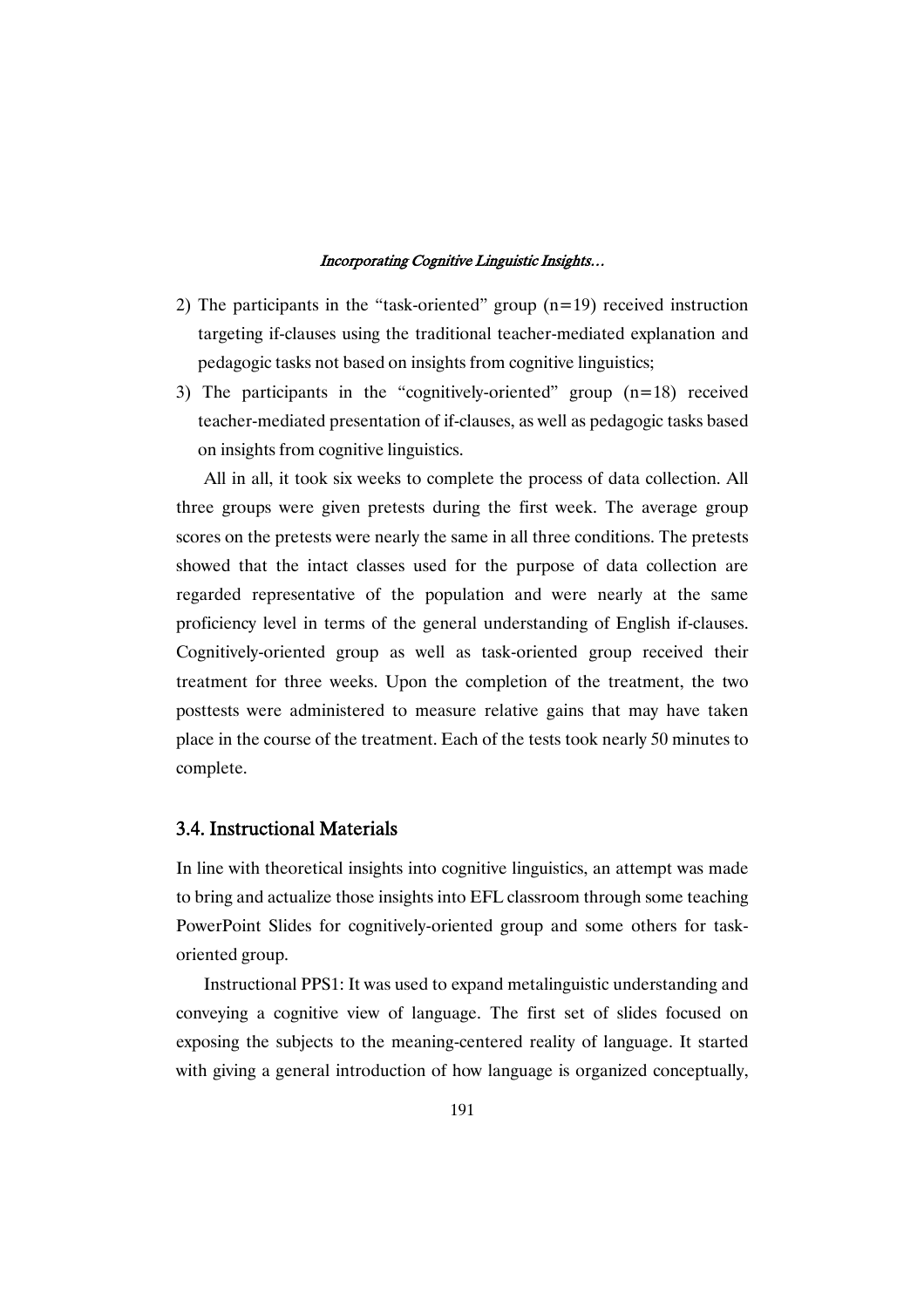highlighting the compositional nature of language, then with asking students to reflect upon and share what they already know about the if-clause structure with the purpose of later building upon this background knowledge structure and focusing upon possible points and discussing general functions of if-clauses like prediction and establishing cause-and-effect relations. The next portion of the teacher-led slides focused on highlighting the compound structure of a typical if-clause. In the second part of the presentation, students were given two phrases: "If John finds the necessary data, he will share it with us in class" and "If John found the necessary data, he would share it with us in class." Each of these two sentences was then analyzed more closely following the blending scheme, where the base space of each phrase was referred to as background knowledge. First, each sentence was analyzed from the point of view of background knowledge: i.e., students were asked to discuss what information had to make sense and be true before either of these conditional sentences could be formed. After the discussion of background knowledge, the two scenarios were highlighted and implications of those scenarios elaborated. Students were asked to think about what would be the more realistic scenario, given that we already have a final output phrase and speaker has a choice of how to manipulate the available linguistic tools in order to highlight a specific meaning.

Instructional PPS2: The second set of slides demonstrated the underlying meanings of English tenses and how they are used in a variety of if-clause contexts. First, to make connections with a previous teacher-facilitated session, an overview of the concepts of speaker background knowledge structure and possible scenarios was provided. Then, the participants were asked to speculate about implications of human motion and task as captured by a photograph as opposed to a video.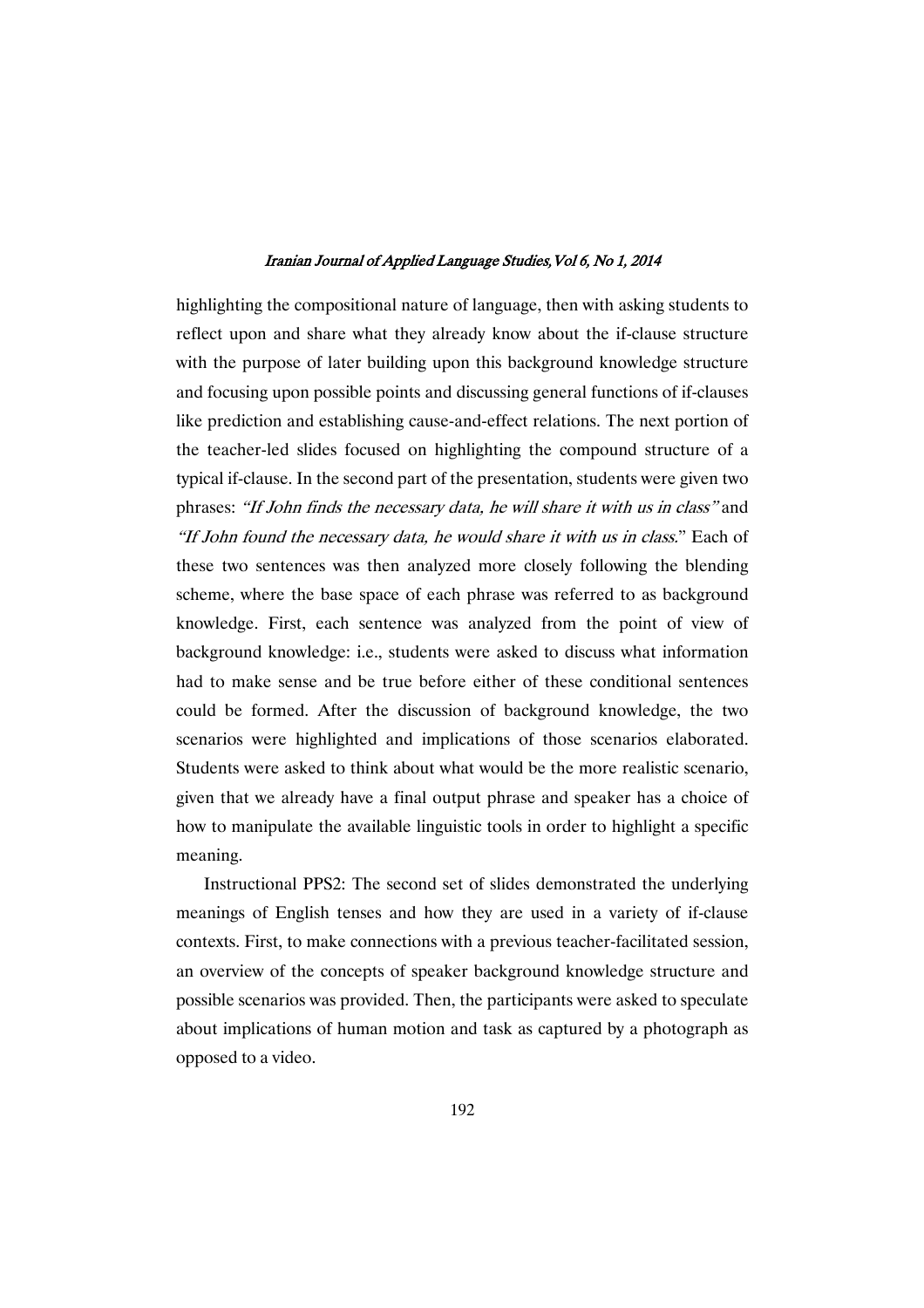Instructional PPS3: The third set of slides aimed at showing the participant show if-clauses are shaped within specific usage contexts and how surrounding information might affect the tense composition of either of the two clauses. The slides started with drawing the students' attention to the idea of perspective and how it can be expressed through visual means. Visual characteristics associated with different points of view humans can assume translate into the thinking patterns and what we associate with various viewing points in our real life.

PowerPoint Slides for task-oriented group: The task-oriented group received PowerPoint slides informed by the traditional analysis of if-clauses, which conveyed the most common classification of if-clauses: factual, hypothetical, and counterfactual. A brief description of the whole treatment is provided.

During the first week of instructional treatment, learners were given an overview of all three if-clause types with subtypes as informed by the more extended classification provided by Celce-Murcia and Larsen-Freeman (1992) in "ESL Grammar Book". During the second week, the focus was on tense combinations in all types of if-clause structures. The tense sequences were highlighted according to the explanations and descriptions provided in the traditional EFL materials. During the third week, the focus was on practicing using these forms in various contexts. Students were given examples similar to the ones provided in EFL textbooks.

# 4.Results

To answer the research questions, results of the three tests completed by the subjects must be taken into account. Both descriptive statistics of the test scores by testing task type are presented and ANOVA results for each testing task are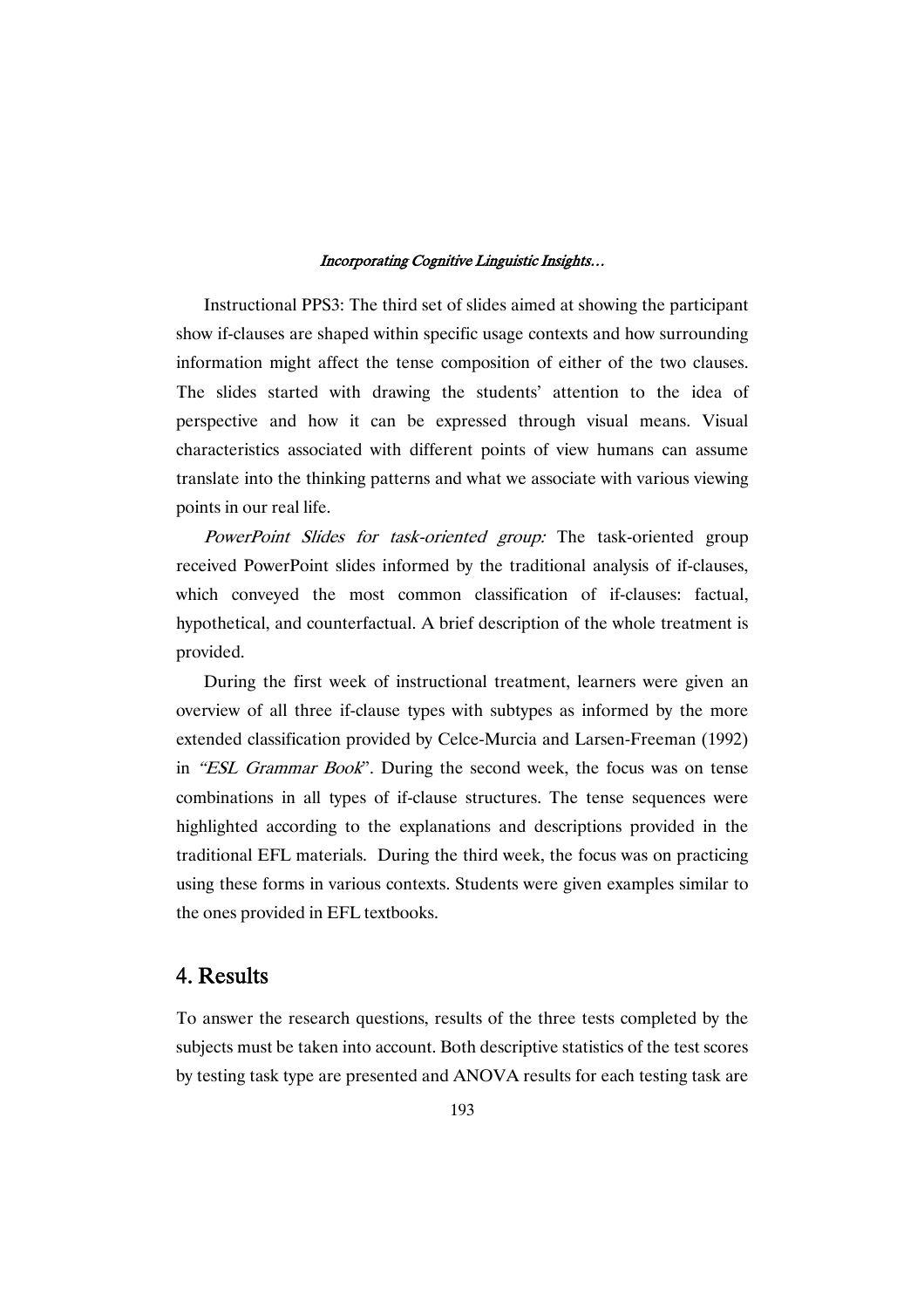presented. Table 2 below provides an overview of all test score means obtained on all three tests by participants of all three groups.

|                        |                      | <b>Pretest Means</b> |         |                      | <b>Posttest Means</b> |         |                      |               | <b>Delayed Posttest Means</b> |
|------------------------|----------------------|----------------------|---------|----------------------|-----------------------|---------|----------------------|---------------|-------------------------------|
| Groups                 | Cognitively-oriented | Task-oriented        | Control | Cognitively-oriented | Task-oriented         | Control | Cognitively-oriented | Task-oriented | Control                       |
| Controlled             | 13.59                | 12.61                | 13.18   | 22.06                | 18.11                 | 14.82   | 21.29                | 16.56         | 14.32                         |
| Production             |                      |                      |         |                      |                       |         |                      |               |                               |
| <b>Free Production</b> | 3.82                 | 4.11                 | 3.55    | 6.24                 | 5.56                  | 3.77    | 6.29                 | 5.61          | 4.45                          |
| Comp. Pictures         | 2.65                 | 2.83                 | 2.91    | 3.24                 | 2.94                  | 2.77    | 2.71                 | 2.50          | 2.50                          |
| Comp. Sentences        | 5.12                 | 4.89                 | 3.95    | 6.65                 | 4.94                  | 4.23    | 6.24                 | 5.11          | 4.14                          |

Table 2. Descriptive Statistics by Testing Task for all Groups

Next, Table 3 provides an overview of mean scores obtained across three tests by participants of all three groups.

|                        | Group                | Mean  | <b>SD</b> | N  |
|------------------------|----------------------|-------|-----------|----|
| Pretest score          | Cognitively-oriented | 24.50 | 5.27      | 18 |
|                        | Task-oriented        | 25.00 | 4.33      | 19 |
|                        | Control              | 24.00 | 4.83      | 23 |
| Posttest score         | Cognitively-oriented | 38.06 | 3.25      | 18 |
|                        | Task-oriented        | 31.67 | 5.35      | 19 |
|                        | Control              | 25.59 | 4.85      | 23 |
| Delayed posttest score | Cognitively-oriented | 36.53 | 3.00      | 18 |
|                        | Task-oriented        | 29.78 | 4.44      | 19 |
|                        | Control              | 25.45 | 5.71      | 23 |

Table 3. Descriptive Statistics of Mean Test Scores across All Three Groups

As can be seen from Table 3, mean pretest scores were quite similar among all three groups, with 24.50, 25.00, and 24.00 for cognitively-oriented, task-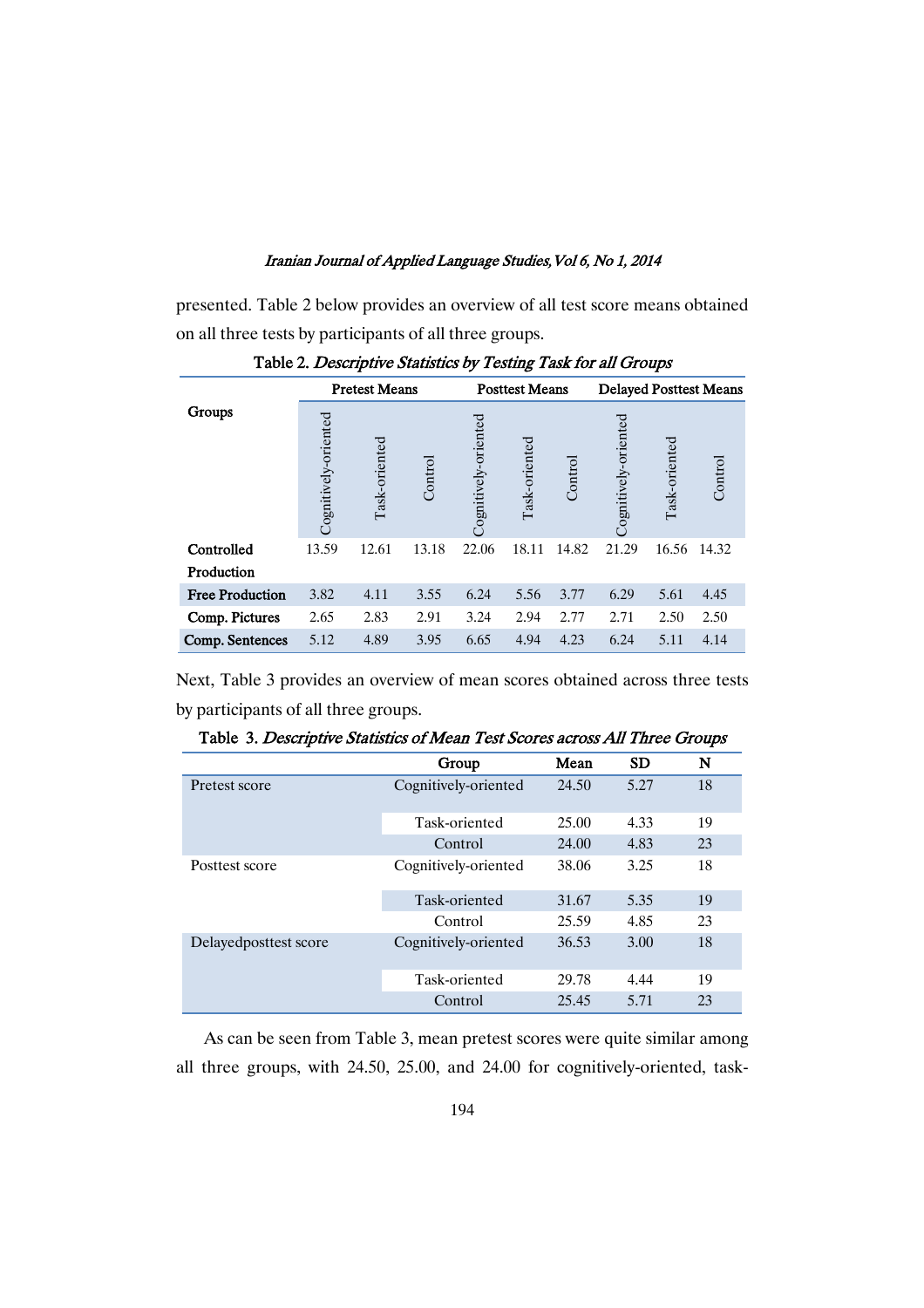oriented, and control groups respectively. The average standard deviation among all three groups was 4.77. On the posttest, the average score of the cognitively-oriented group, task-oriented group, and the control group were 38.06, 31.67, and 25.59 respectively. The standard deviation for the entire sample was 6.87. Simple mathematical calculations suggest that the average score of cognitively-oriented group increased by 13 points, and that of taskoriented group grew by 7 points, while that of control group by 2 points. The delayed posttest scores were 36.53, 29.78, and 25.45 for the cognitivelyoriented, task-oriented, and control groups respectively, which demonstrate an average loss of about 2 points for both treatment groups. The score of control group remained approximately the same, declining only by an average of one tenth of a point between the posttest and the delayed posttest.

As can be seen from this table, the mean score of cognitively-oriented group changed from 24.50 on the pretest to 38.0 and 36.5 on the posttest and delayed posttest respectively. The task-oriented group progressed from 25.00 on the pretest to 31.6 and 29.7 on the two subsequent tests, respectively. Finally, the control group had the mean 24.00 score on the pretest, while their posttest and delayed posttest scores were around 25. The standard error for all means was calculated to be around 1.

Cognitively-oriented group improved the most over time, while the control group stayed at approximately the same level throughout. Between the two treatment groups, the cognitively-oriented group outperformed the taskoriented group: the average pretest-posttest gains score was 7 for the taskoriented group as opposed to the 13 for the cognitively-oriented group.

ANOVA comparison among all three groups was performed to address the issue of effectiveness of any teaching type for the acquisition of English ifclauses.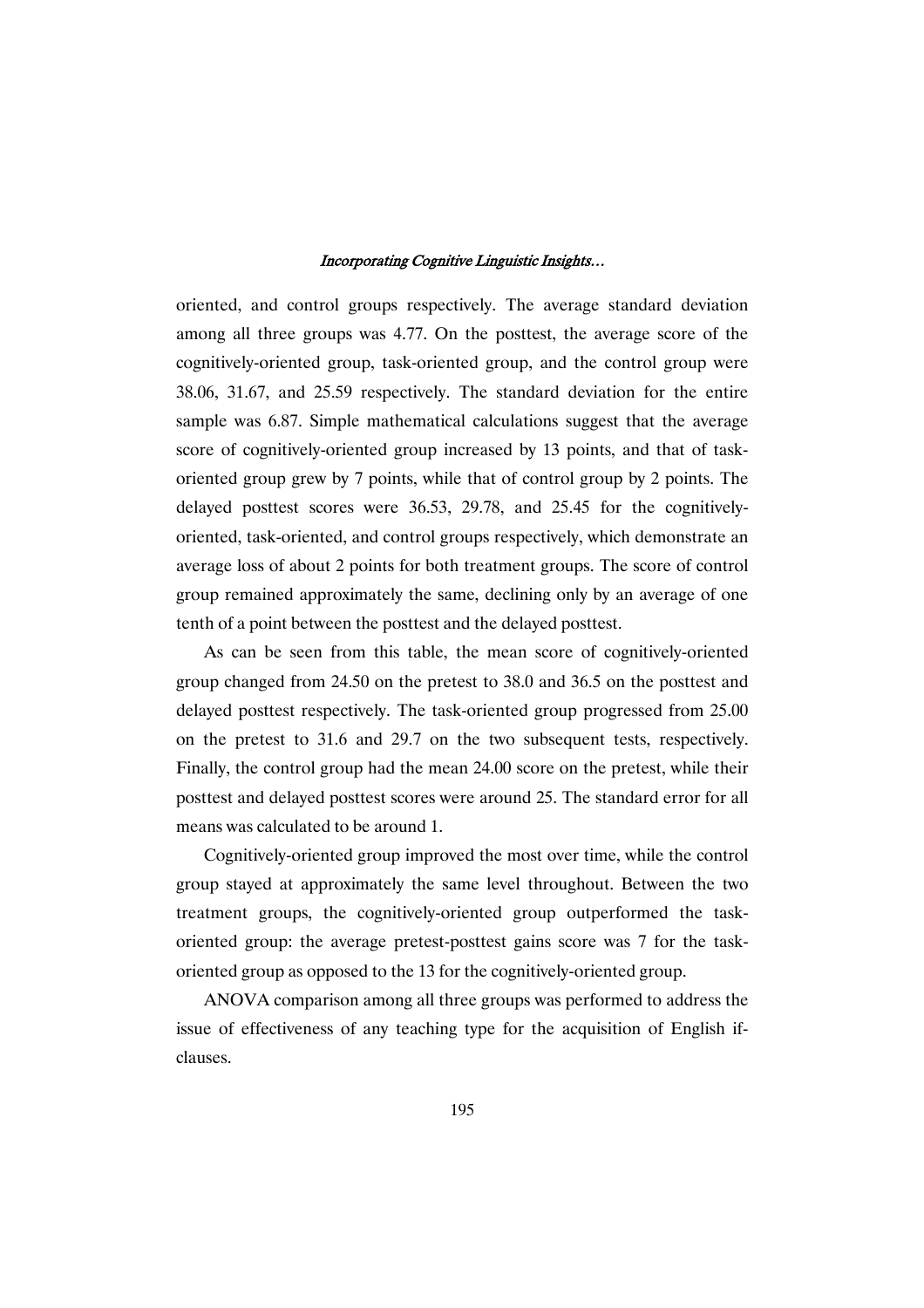To ensure that all groups were at the same level at pretest, a one-way ANOVA was run to measure possible differences between pretest scores. The differences among all three groups were not statistically significant (cognitivelyoriented vs. task-oriented:  $p=0.809$ ,  $SE=1.7$ ; task-oriented vs. control:  $p=0.88$ ,  $SE=1.6$ ; cognitively-oriented vs. control:  $p=0.71$ ,  $SE=1.65$ ), which provided a basis for further comparison.

In order to check the specific areas of interaction between groups, Scheffe's post-hoc comparison was run. The results are reported in Table 4.

| $(I)$ Group          | (J) Group            | Mean Difference (I-J) | Std. Error | Sig. |
|----------------------|----------------------|-----------------------|------------|------|
| Cognitively-oriented | Task-oriented        | $4.63*$               | 1.25       | .003 |
|                      | Control              | 8.38*                 | 1.19       | .000 |
| Task-oriented        | Cognitively-oriented | $-4.63*$              | 1.25       | .003 |
|                      | Control              | $3.75*$               | 1.17       | .008 |
| Control              | Cognitively-oriented | $-8.38*$              | 1.19       | .000 |
|                      | Task-oriented        | $-3.75*$              | 1.17       | .008 |

Table 4. Repeated Measures ANOVA: Multiple Comparisons, Scheffe's Post-Hoc Test

 $*_{p} < .01$ 

As can be seen from Table 4, the relationships between all group pairings were statistically significant with p value always being  $\leq 0.01$ .

The most considerable increase in mean scores took place in the cognitively-oriented and task-oriented groups between the pretest and the posttest; the participants in the control group did increase their posttest scores compared to the pretest, but not nearly as much as the participants of the other two groups did. The posttest gains obtained by the participants from the cognitively-oriented and task-oriented groups were preserved to some extent on the delayed posttest; however, the mean scores decreased on the delayed posttest in comparison to those on the posttest. A similar trend was also observed for the participants of the control group. Participants of the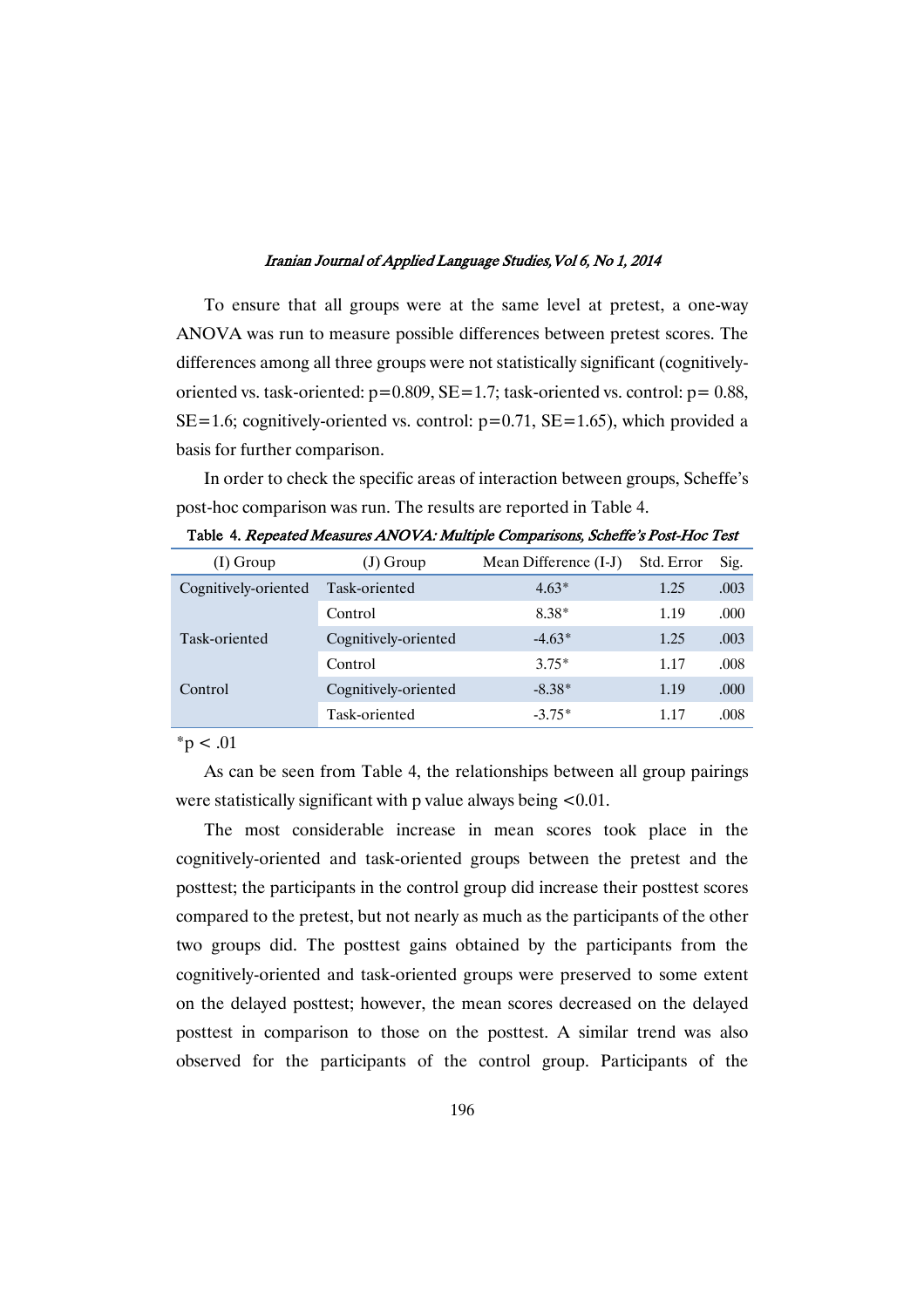cognitively-oriented group demonstrated the largest range of score means increase, with the task-oriented group being second and the control group third.

ANOVA for controlled production: Overall differences between all of the groups for controlled production were found to be significant (betweensubjects effects for interaction between time and group:  $F=8.3$ ,  $p=0.01$ , partial eta-squared=0.22). In order to avoid possible redundancy in discussion, only the data demonstrating actual interactions between groups are reported. Scheffe's post-hoc test showed that the differences between the cognitivelyoriented and task-oriented groups and the cognitively-oriented and control groups were statistically significant, while the differences between the taskoriented and the control groups were not statistically significant. Table 5 provides the specific details of the post-hoc test.

| $(I)$ Group  | (J) Group            | Mean Difference (I-J) | Std. Error | Sig. |
|--------------|----------------------|-----------------------|------------|------|
| Cognitively- | Task-oriented        | $3.22*$               | .820       | .001 |
| oriented     | Control              | 4.87*                 | .783       | .000 |
| Task-        | Cognitively-oriented | $-3.22*$              | .820       | .001 |
| oriented     | Control              | 1.65                  | .771       | .110 |
| Control      | Cognitively-oriented | $-4.87*$              | .783       | .000 |
|              | Task-oriented        | $-1.65$               | .771       | -110 |

Table 5. Scheffe's Post-hoc Test for the Controlled Production Parts of Tests

ANOVA for free production: For the free production part of the tests (between subjects effects for interaction between time and group: F=3.4,  $p=0.01$ , partial eta squared=0.12), the interactions between cognitivelyoriented and control group, as well as task-oriented and the control group were found to be significant, while the interactions between the cognitively-oriented and the task-oriented group were not statistically significant. The details of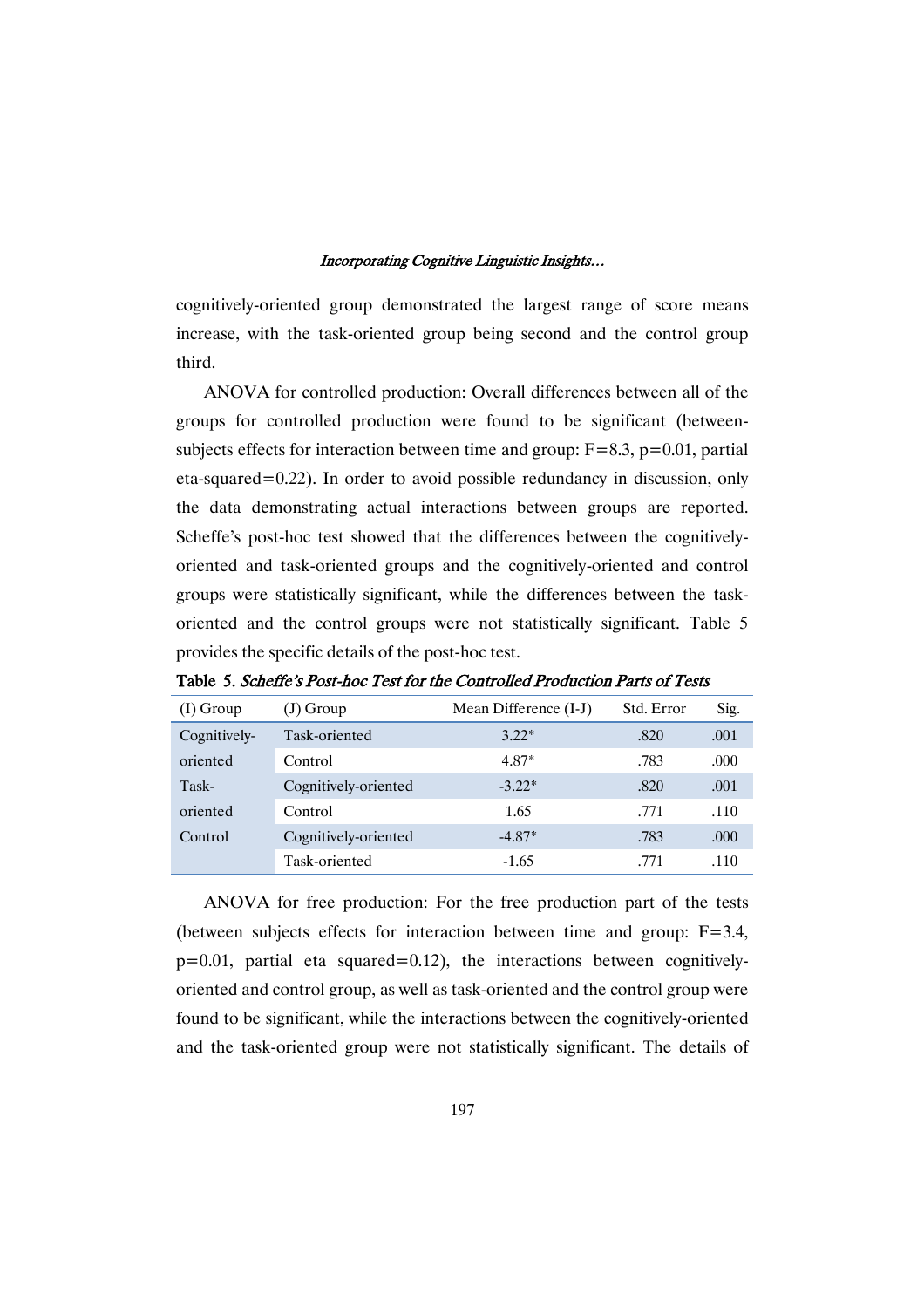Scheffe's post-hoc test showing exact interactions between groups are provided in Table 6.

| $(I)$ Group  | (J) Group            | Mean Difference (I-J) | Std. Error | Sig.  |
|--------------|----------------------|-----------------------|------------|-------|
| Cognitively- | Task-oriented        | .36                   | .321       | .540  |
| oriented     | Control              | $1.53*$               | .306       | .000. |
| Task-        | Cognitively-oriented | $-.36$                | .321       | .540  |
| oriented     | Control              | $1.17*$               | .301       | .001  |
| Control      | Cognitively-oriented | $-1.53*$              | .306       | .000  |
|              | Task-oriented        | $-1.17*$              | .301       | .001  |

Table 6. Scheffe's Post-hoc Test for the Free Production Parts of Tests

ANOVA for 'comprehension: pictures': For the 'comprehension: pictures' part, none of the interactions between groups proved to be statistically significant (between subjects effects for interaction between time and group:  $F=1.1$ ,  $p=0.5$ , partial eta squared=0.02). This may be related to the small number of items in this part of the test. The details of Scheffe's post-hoc test showing exact interactions between groups are provided in Table 7.

| $(I)$ Group   | (J) Group            | Mean Difference (I-J) | Std. Error | Sig. |
|---------------|----------------------|-----------------------|------------|------|
| Cognitively-  | Task-oriented        | .10                   | .14        | .761 |
| oriented      | Control              | .14                   | .13        | .600 |
| Task-oriented | Cognitively-oriented | $-.10$                | .14        | .761 |
|               | Control              | .03                   | .13        | .971 |
| Control       | Cognitively-oriented | $-.14$                | .13        | .600 |
|               | Task-oriented        | $-.03$                | .13        | .971 |

Table 7. Scheffe's post-hoc Test for the 'Comprehension: Pictures' Parts of Tests

ANOVA for 'comprehension: sentences': Finally, for this part of the test, the differences between all group pairings proved to be statistically significant. The calculations of between-subjects effects for interaction between time and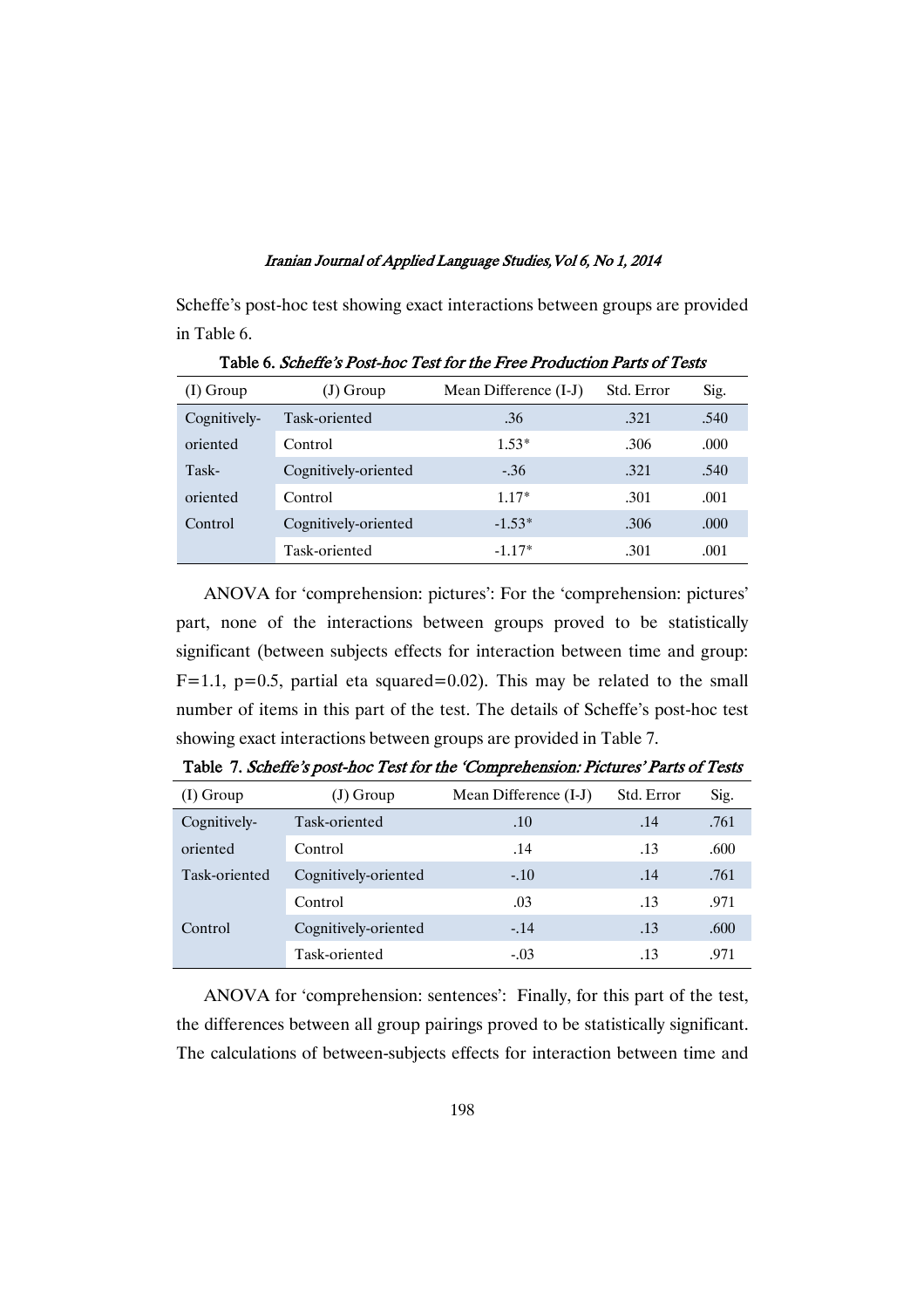group were as follows:  $F=3.3$ ,  $p=0.04$ , partial eta squared=0.05. In Scheffe's post-hoc tests, as provided in Table 8, p values were on average equal to or lower than 0.02.

| $(I)$ Group  | (J) Group            | Mean Difference (I-J) | Std. Error | Sig. |
|--------------|----------------------|-----------------------|------------|------|
| Cognitively- | Task-oriented        | $1.02*$               | .32        | .010 |
| oriented     | Control              | 1.89*                 | .30        | .000 |
| Task-        | Cognitively-oriented | $-1.02*$              | .32        | .010 |
| oriented     | Control              | $.88*$                | .30        | .020 |
| Control      | Cognitively-oriented | $-1.89*$              | .30        | .000 |
|              | Task-oriented        | $-.88*$               | .30        | .020 |

Table 8. Scheffe's Post-hoc Test for the 'Comprehension: Sentences' Parts of Tests

These numbers suggest that the instructional treatment produced a positive effect for the development of participants' comprehension skills in regard to ifclause structures.

# 5. Discussion and Conclusions

As to the research questions and hypotheses, based on the statistical findings provided, the task-oriented group performed better than the control group on both the posttest and the delayed posttest. The differences between the taskoriented group and the control group were statistically significant on the two tests. This finding allows us to reject the first null hypothesis.

The second research question concerned the effectiveness of adding cognitive linguistic issues into task-oriented teaching of if-clauses. Descriptive statistics of scores on all three tests, as well as inferential statistical analyses conducted in regard to all three groups revealed that the group that received task-oriented teaching with cognitive aspects significantly outperformed the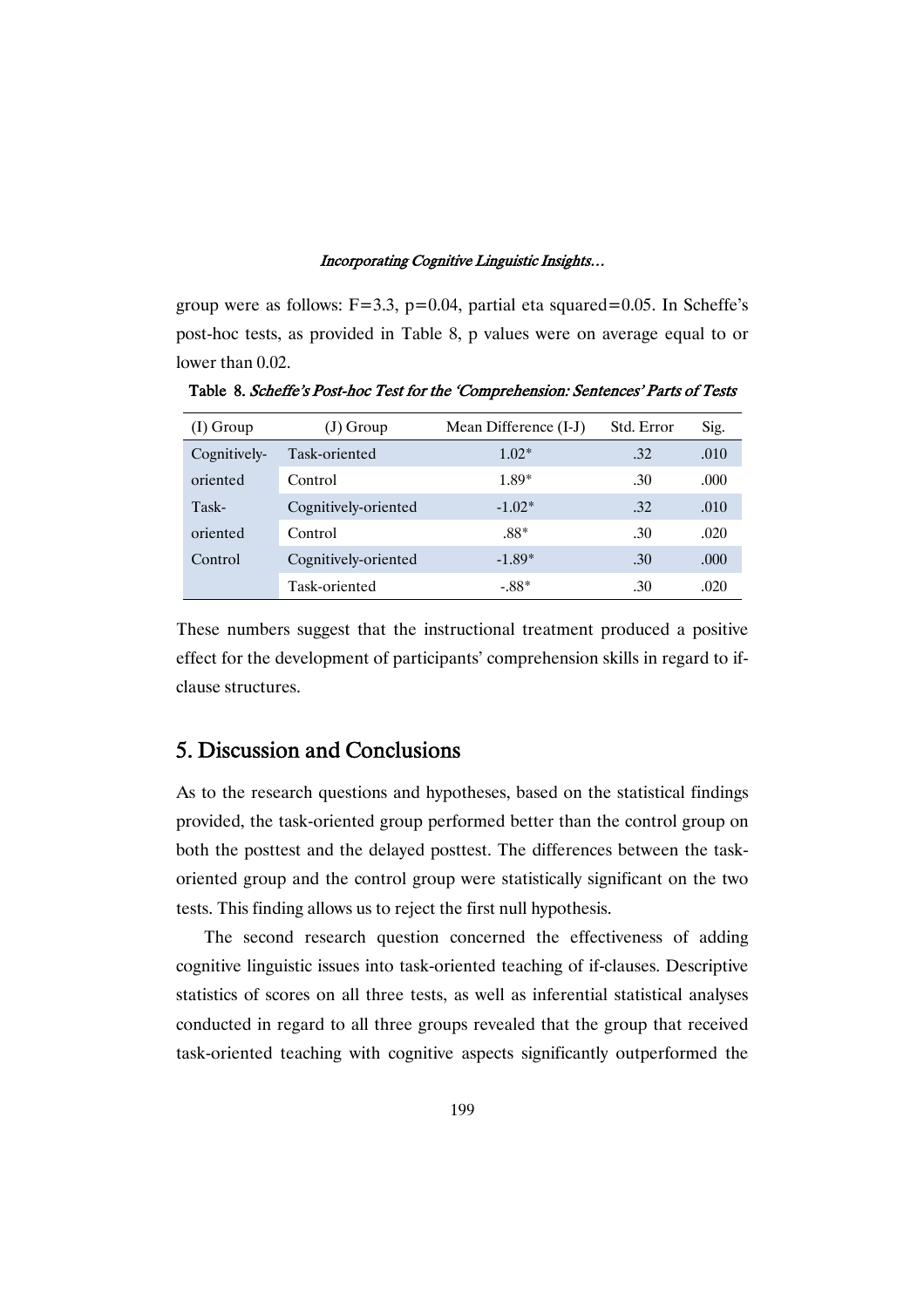control group on both the posttest and the delayed posttest. In other words, the null hypothesis can be rejected implying that task-oriented teaching with added cognitively-based perception does produce an effect for learning if-clause structures.

Considering the challenge of making theory comprehensible to learners, this study indicated that cognitive linguistic insights can be incorporated into instructional materials without disturbing learner expectations too much and making it a worthwhile and valuable enterprise overall.

The design of this study and the statistically significant results supporting the use of cognitive linguistic insights in L2 development partly addressed the gap in applied linguistic research, where many previous studies were not sufficiently rigorous methodologically (Achard, 2004; Chun & Oller, 2008; etc.) or had a largely qualitative focus (Dirvn, 2001; Maunier, 2008; Neimeier & Rief, 2008; etc.). More general implications of this line of research concern the fact that theoretical linguistic understanding can indeed be of use in second language classrooms (Achard & Neimeier, 2004b; Gries, Hampe & Schoenefeld, 2005; Tyler, 2012; Tyler & Evans, 2004). Within the narrow context of this quasi-experimental study, using the cognitive explanation of English if-clauses proved to be a fruitful endeavor. Expanding the findings of the present study into a broader context can work as a supportive foundation that will ensure the stability of teaching practices and will hopefully systematize how language is presented to learners. If consistently translated into second language materials, cognitive issues can provide a unified view of language to learners and show numerous logical connections between language structures. In other words, such comprehensive theory can function as strong support to successful L2 teaching.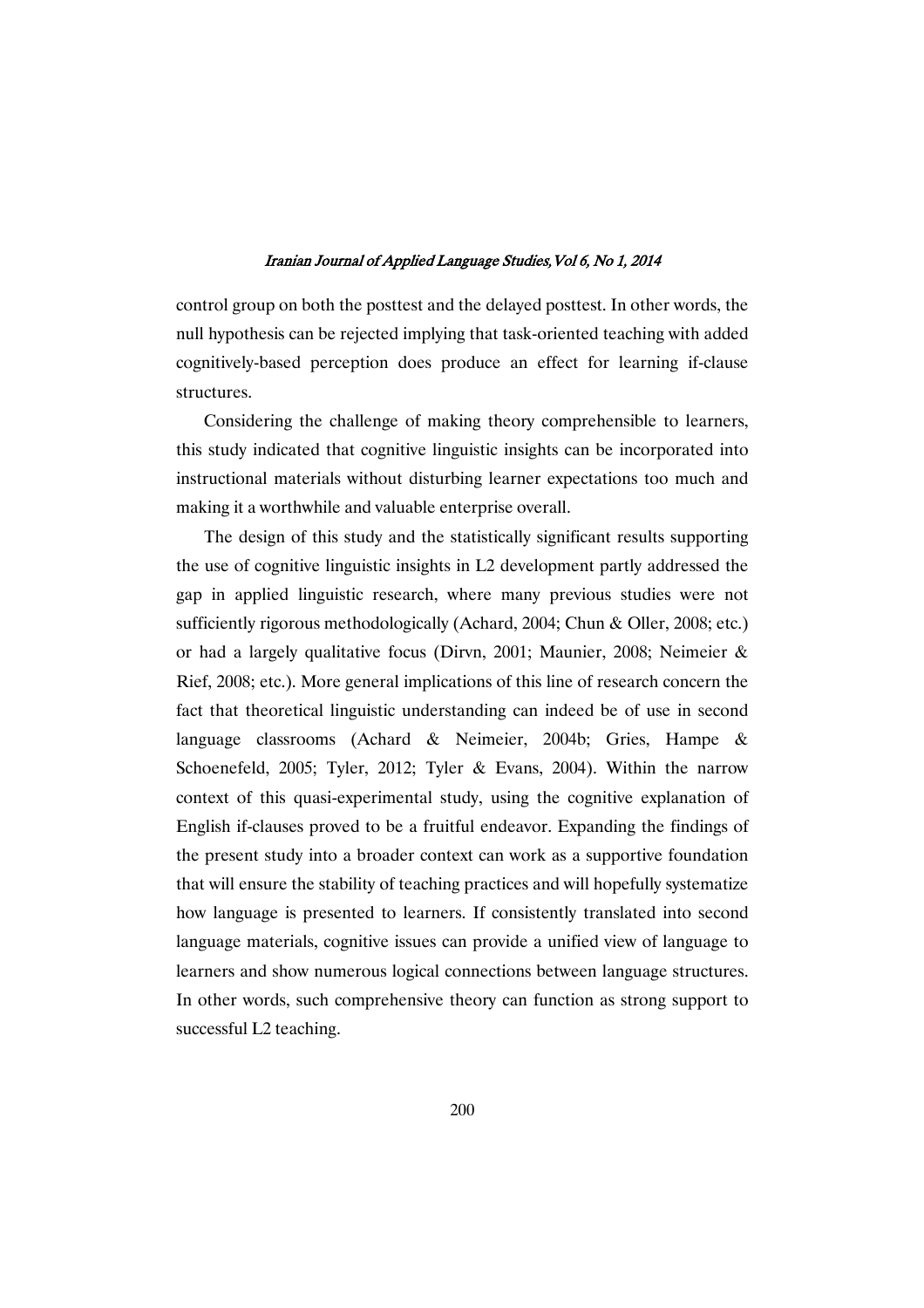The target structure of English if-clauses was selected because they represent a significant challenge for second language learners. Existing EFL materials may be of limited help, as they present simplified classifications of ifclause forms and ignore the presentation of discourse and usage patterns associated with them. Also, the vast majority of theoretical approaches to the analysis of if-clauses are too abstract for addressing the needs of second language learners. As far as the population involved in this study is concerned, they continued to show confusion over how to use the if-clauses to convey their ideas.

Approaching the study of language from the perspective of human cognitive processes, cognitivists claim that language naturally reflects the human experience and subsequent conceptualization of the world, or the internal world, as uniquely captured by each individual. Cognitive linguistic theory puts emphasis on the usage-based nature of language and inherent connections between form and meaning. A growing number of researchers (Achard, 2008; Robinson & Ellis, 2008; Tyler, 2012; among others) argue that this underlying conceptual view of the language can be of particular use for second language learners. Another advantage of using cognitive theory in L2 contexts involves bringing a coherent and relevant linguistic theory back into EFL materials (Tyler, 2008; 2012).

Accordingly, the present study aimed to address this gap by investigating the effectiveness of incorporating the cognitive analysis of English if-clauses to second language teaching through focusing on form and the use of taskoriented language teaching. Task-oriented language teaching was chosen because of its conceptual compatibility with the underlying principles of cognitive linguistics, as well as its experimentally examined superiority as a language teaching methodology. The goal of the study was to test whether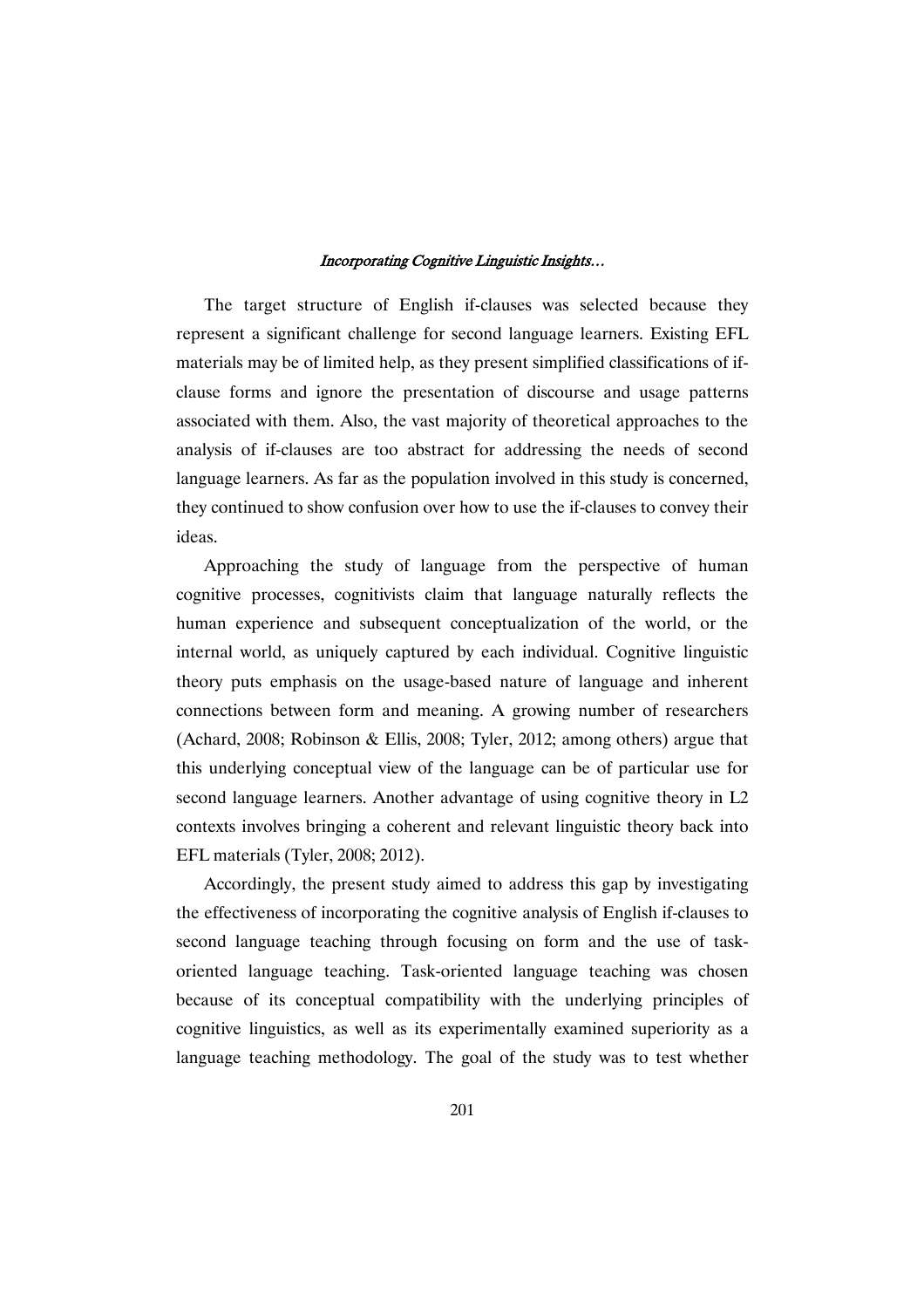decoding cognitive insights into EFL materials and replacing them with instructional activities would facilitate second language development.

# References

- Achard, M. (2008). Teaching construal: Cognitive pedagogical grammar. In P. Robinson & N. Ellis (Eds.), Handbook of Cognitive Linguistics and Second Language Acquisition (pp. 432-455). New York: Routledge.
- Cadeirno, T. (2008). Learning to talk about motion. In P. Robinson & N. Ellis (Eds.), Handbook of Cognitive Linguistics and Second Language Acquisition (pp. 239-275). London: Routledge.
- Cadeirno, T., & Robinson, P. (2009). Language typology, task complexity and the development of L2 lexicalization patterns for describing motion events. Annual Review of Cognitive Linguistics, <sup>6</sup>, 245–277.
- Celce-Murcia, M., & Larsen-Freeman, D. (1999). The grammar book: An ESL/EFL teacher's course. Boston, MA: Heinle & Heinle.
- Dancygeir, B., & Sweetser, E. (2005). Mental Spaces in Grammar: Conditional Constructions. Cambridge, UK: Cambridge University Press.
- Dirvn, R. (2001). English phrasal verbs: Theory and didactic application. In M. Putz, S. Neimeier, & R. Dirvn (Eds.), Applied cognitive linguistics II: Language pedagogy (pp. 3-28). Berlin: Mouton de Gruyter.
- Ellis, R. (2004). The Definition and Measurement of L2 Explicit Knowledge. Language Learning, <sup>54</sup> (2), 227-275.
- Ellis, R. (2009). Task-based language teaching: Sorting out the misunderstandings. International Journal of Applied Linguistics, <sup>19</sup> (3), 222-246.
- Ellis, N., & Cadeirno, T. (2009). Constructing a second language: Introduction to the special section. Annual Review of Cognitive Linguistics, Special Section: Constructing a Second Language,  $(71)$ , 111-139.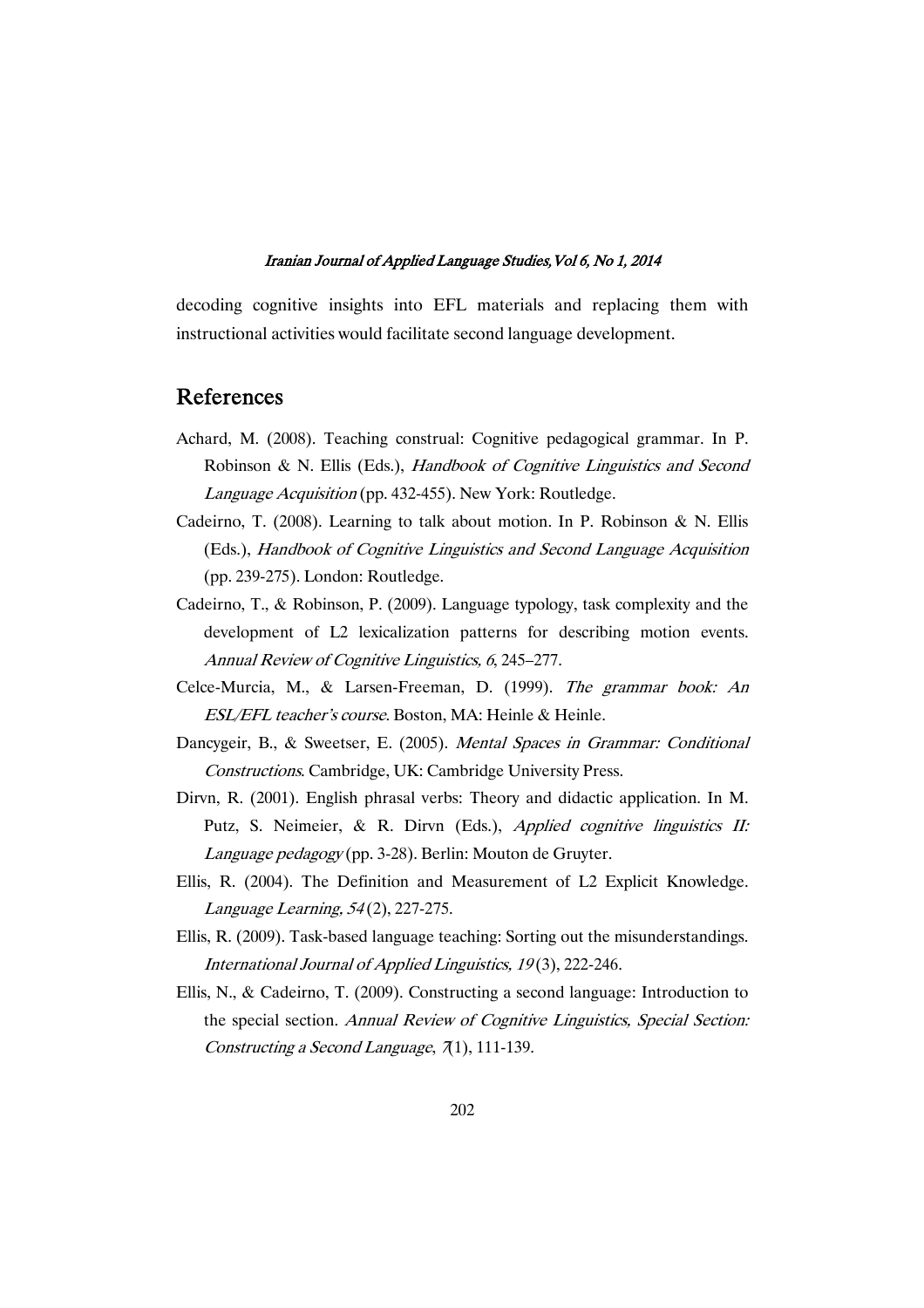- Han, Y., & Ellis, R. (1998). Implicit knowledge, explicit knowledge and general language proficiency. *Language Teaching Research*, 2(1), 1-23.
- Holm, R. (2009). Cognitive linguistics and language teaching. New York: Palgrave MacMillan.
- Neimeier, S., & Rief, M. (2008). Applying cognitive grammar to tense-aspect teaching. In S. D. Knop &T. D. Rycker (Eds.), Cognitive Approaches to Pedagogical Grammar: <sup>A</sup> Volume In honour of Rene Dirvn (pp. 325-356). New York: Mouton de Gruyter.
- Norris, J., & Ortiga, L. (2000). Effectiveness of L2 instruction: A research synthesis and quantitative meta-analysis. *Language Learning*,  $50(3)$ , 417-528.
- Robinson, P., & Ellis, N. (Eds.) (2008). Handbook of Cognitive Linguistics and Second Language Acquisition. New York: Routledge.
- Tyler, A. (2010). Usage-based approaches to language and their applications to second language learning. Annual Review of Applied Linguistics, 30(3), 270-291.
- Tyler, A. (2012). Cognitive Linguistics and Second Language Learning: Theoretical Basics and Experimental Evidence. New York & London: Routledge.
- Tyler, A., & Evans, V. (2004). Applying cognitive linguistics to pedagogical grammar: The case of over. In M. Achard, & S. Neimeier (Eds.), Cognitive linguistics, second language acquisition, and foreign language teaching (pp. 257-280). Berlin: Mouton de Gruyter.
- Tyler, A., Mualler, C., &Hu, V. (2010). Applying cognitive linguistics to instructed L2 learning: The English modals. AILA Review, 23(1), 30-49.
- Tyler, A., Mualler, C., & Hu, V. (2011). Applying cognitive linguistics to learning the semantics of English to, for, and at: An experimental investigation. Vigo International Journal of Applied Linguistics, <sup>8</sup>(2), 181-205.
- Verspour, M., & Hung, N. (2008). Cognitive grammar and teaching English articles to Asian students. In J. R. Lapaire (Ed.), From grammar to mind: